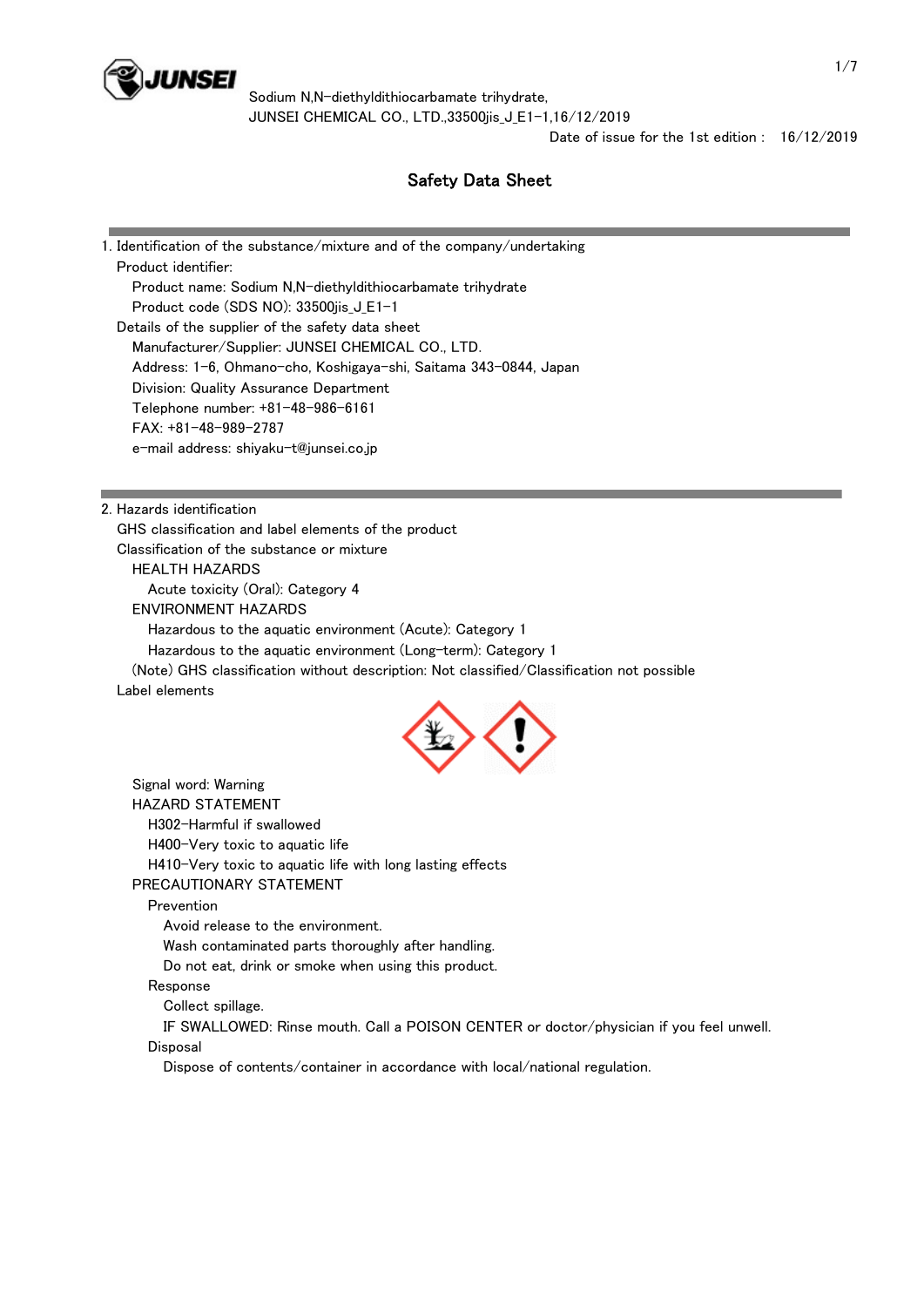

| 3. Composition/information on ingredients                                        |
|----------------------------------------------------------------------------------|
| Mixture/Substance selection:                                                     |
| Substance                                                                        |
| Common name, synonyms: NaDDTC                                                    |
| Ingredient name: Sodium N.N-diethyldithiocarbamate trihydrate                    |
| Content $%2.0 <$                                                                 |
| Chemical formula:C5H10NS2Na 3H2O                                                 |
| Chemicals No. Japan: 2-1249; 2-1806                                              |
| CAS No.:20624-25-3 $[148-18-5(anh)]$                                             |
| MW:225.31                                                                        |
| $ECNO:205-710-6(anh)$                                                            |
| Note: The figures shown above are not the specifications of the product for AAS. |

### 4. First-aid measures

Descriptions of first-aid measures

## IF INHALED

Remove person to fresh air and keep comfortable for breathing.

Call a POISON CENTER or doctor/physician if you feel unwell.

## IF ON SKIN (or hair)

Take off immediately all contaminated clothing. Rinse skin with water/shower.

If skin irritation or rash occurs: Get medical advice/attention.

# IF IN EYES

 Rinse cautiously with water for several minutes. Remove contact lenses, if present and easy to do. Continue rinsing.

If eye irritation persists: Get medical advice/attention.

## IF SWALLOWED

Rinse mouth.

Immediately give the person one or two glasses of-water, to dilute the chemical.

Call a POISON CENTER or doctor/physician if you feel unwell.

Most important symptoms and effects, both acute and delayed

### (Symptoms when inhalation or ingestion)

Cough. Sore throat. Abdominal pain. Drowsiness. Nausea.

(Symptoms when skin and/or eye contact)

Redness.

# 5. Fire-fighting measures

Extinguishing media

Suitable extinguishing media

In case of fire, use water mist, foam, dry powder, CO2 to extinguish.

Unsuitable extinguishing media data is not available.

Specific hazards arising from the substance or mixture

Containers may explode when heated.

Fire may produce irritating, corrosive and/or toxic gases.

Runoff from fire control or dilution water may cause pollution.

Advice for firefighters

Specific fire-fighting measures

Evacuate non-essential personnel to safe area.

Special protective equipment and precautions for fire-fighters

Wear fire/flame resistant/retardant clothing.

Wear protective gloves/protective clothing/eye protection/face protection.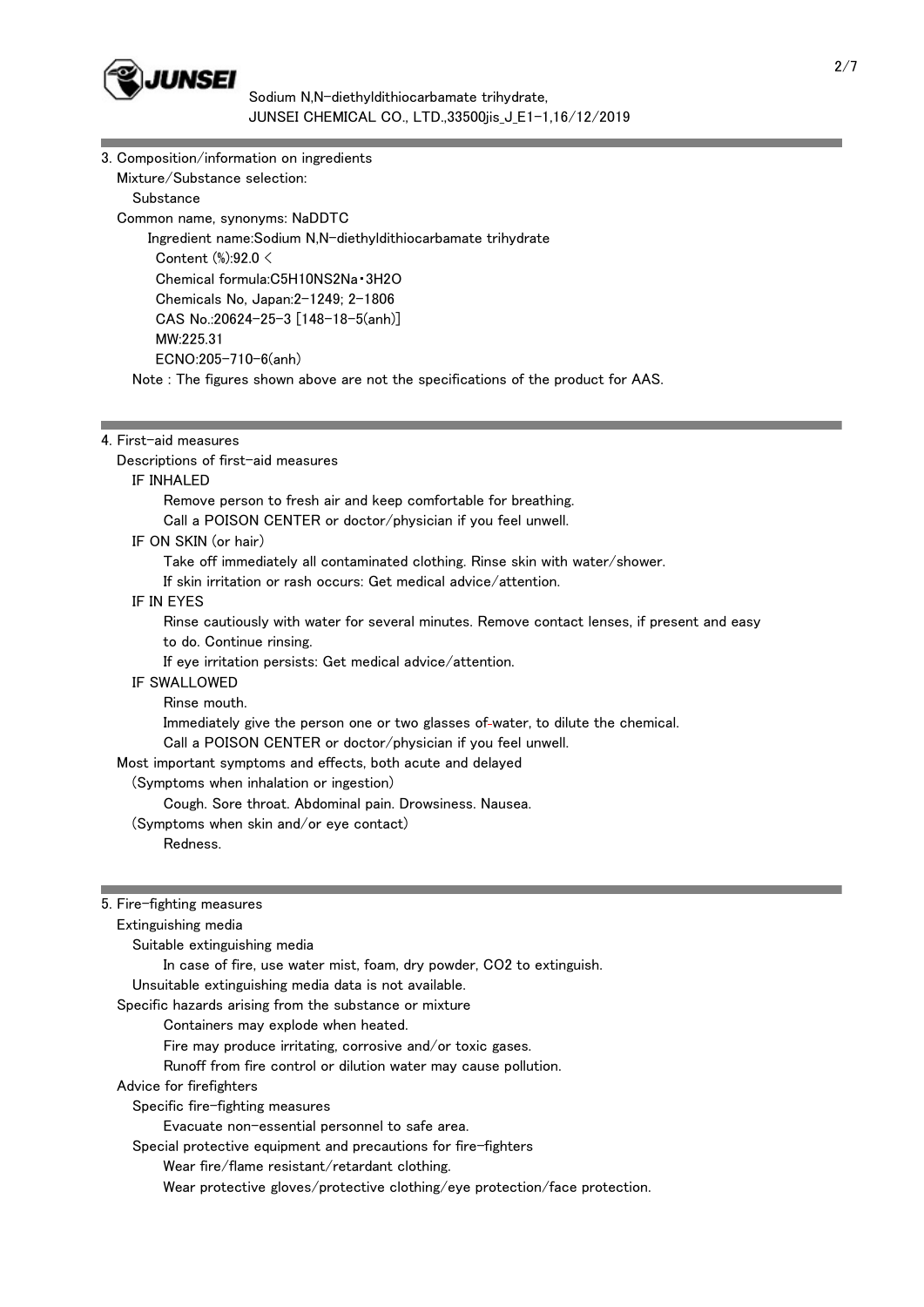

 Firefighters should wear self-contained breathing apparatus with full face peace operated positive pressure mode.

## 6. Accidental release measures

Personnel precautions, protective equipment and emergency procedures

Keep unauthorized personnel away.

 In case of contact with substance, immediately flush skin or eyes with running water for at least 20 minutes.

Ventilate area until material pick up is complete.

Wear proper protective equipment.

### Environmental precautions

Avoid release to headsprings, rivers, lakes, ocean and groundwater.

Methods and materials for containment and cleaning up

 Absorb spill with inert material (dry sand, earth, et al), then place in a chemical waste container.

If appropriate, moisten first to prevent dusting.

Preventive measures for secondary accident

Collect spillage.

Stop leak if you can do it without risk.

Prevent dust cloud.

## 7. Handling and storage

Precautions for safe handling

# Preventive measures

(Exposure Control for handling personnel)

Avoid breathing dust/fume/gas/mist/vapors/spray.

(Protective measures against fire and explosion)

Keep away from heat/sparks/open flames/hot surfaces. - No smoking.

#### (Exhaust/ventilator)

Exhaust/ventilator should be available.

(Safety treatments)

Avoid contact with skin.

Avoid contact with eyes.

## Safety Measures

Wear protective gloves, protective clothing or face protection.

Use personal protective equipment as required.

When using do not eat, drink or smoke.

# Any incompatibilities

Strong acids, Strong oxidizing agents should not be mixed with the chemicals.

Advice on general occupational hygiene

Wash contaminated parts thoroughly after handling.

Do not eat, drink or smoke when using this product.

# Storage

Conditions for safe storage

Store in a well-ventilated place. Keep container tightly closed.

Keep cool. Protect from sunlight.

Container and packaging materials for safe handling data is not available.

#### 8. Exposure controls/personal protection

Control parameters

Control value in MHLW is not available.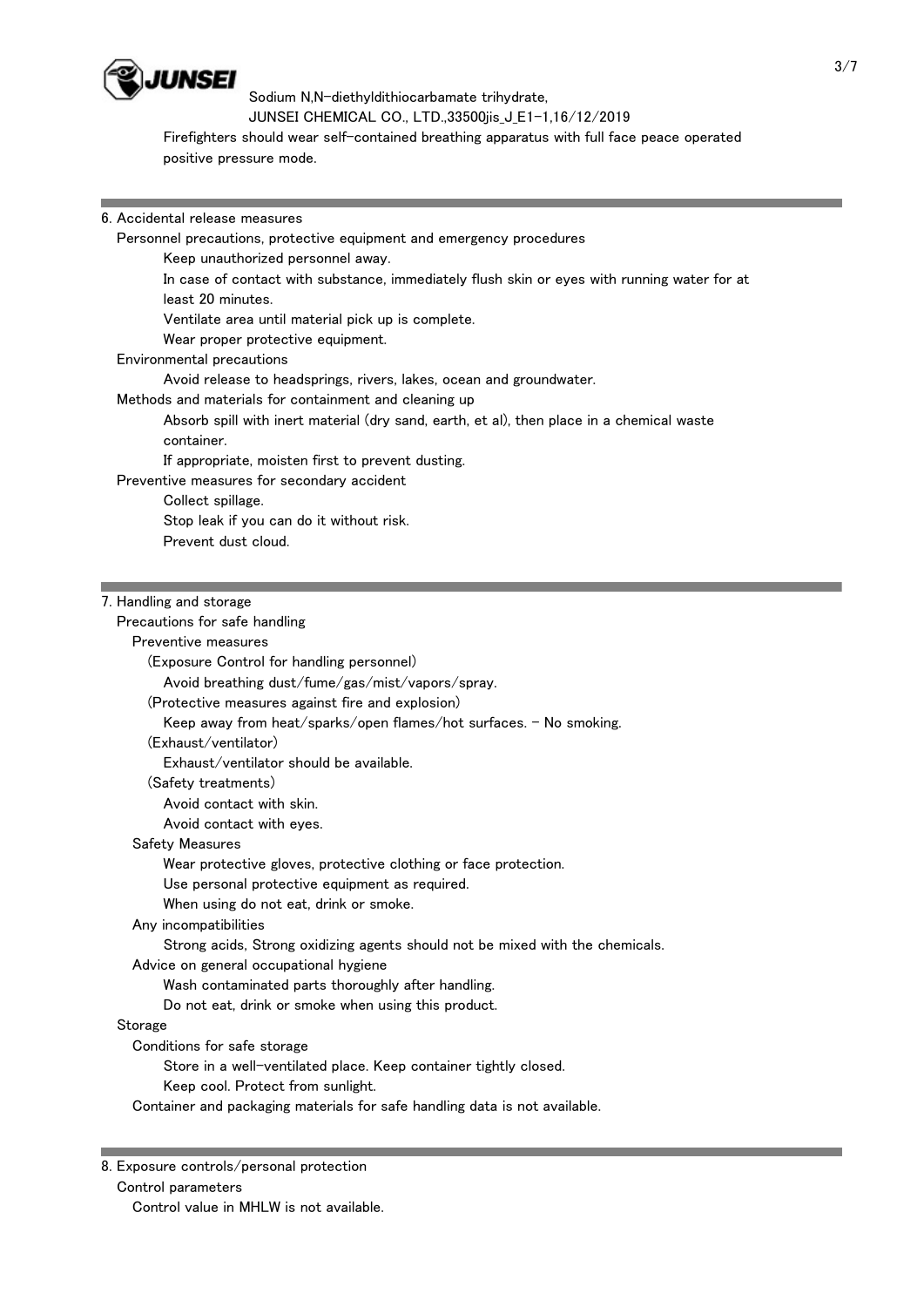

## Adopted value

Adopted value in JSOH is not available.

Adopted value in ACGIH is not available.

OSHA-PEL value is not available.

NIOSH-REL value is not available.

# Exposure controls

Appropriate engineering controls

Do not use in areas without adequate ventilation.

Eye wash station should be available.

Washing facilities should be available.

Individual protection measures

# Respiratory protection

Wear respiratory protection.

Hand protection

Wear protective gloves.

 Consult with your glove and/or personnel equipment manufacturer for selection of appropriate compatible materials.

Eye protection

Wear eye/face protection.

Skin and body protection

Wear impervious clothing and boots in case of repeated or prolonged treatment.

# 9. Physical and Chemical Properties

Information on basic physical and chemical properties

Physical state: Crystals

Color: White

Odor data is not available.

Odor threshold data is not available.

pH data is not available.

Boiling point or initial boiling point data is not available.

Boiling range data is not available.

Evaporation rate data is not available.

Melting point/Freezing point: ca. 94℃

Decomposition temperature data is not available.

Self-Accelerating Decomposition Temperature/SADT data is not available.

Flammability (gases, liquids and solids) data is not available.

Flash point data is not available.

Auto-ignition temperature data is not available.

Lower and upper explosion limit/flammability limit data is not available.

Vapor pressure data is not available.

Vapor density data is not available.

VOC data is not available.

Relative vapor density (Air=1) data is not available.

Density and/or relative density data is not available.

Dynamic viscosity data is not available.

Kinematic viscosity data is not available.

Solubility:

Solubility in water: Freely soluble

Solubility in solvent: Freely soluble in ethanol.

n-Octanol/water partition coefficient data is not available.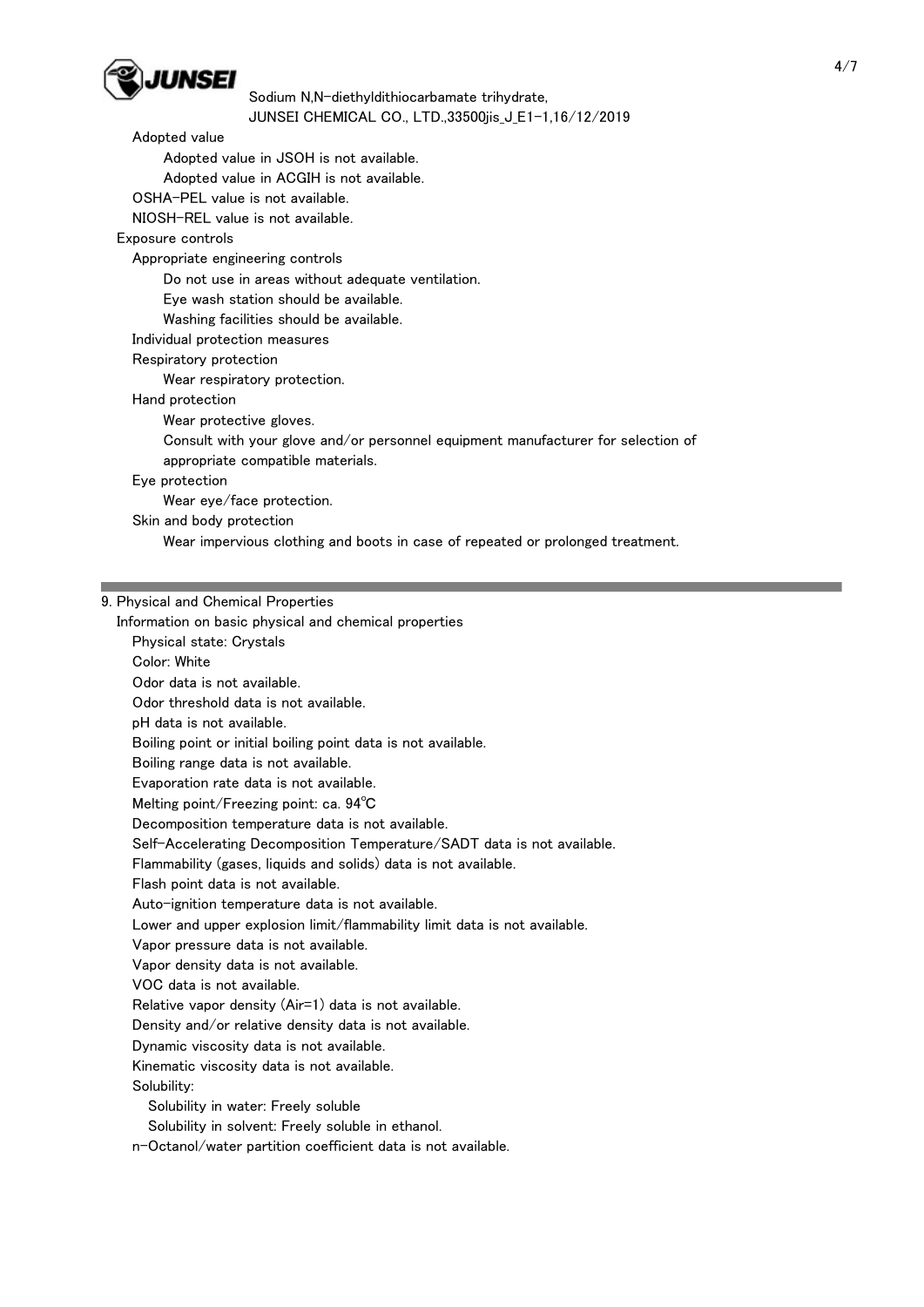

| 10. Stability and Reactivity                                 |
|--------------------------------------------------------------|
| Reactivity data is not available.                            |
| Chemical stability                                           |
| Stable under normal storage/handling conditions.             |
| Possibility of hazardous reactions                           |
| Decomposes on heating. This produces toxic fumes.            |
| The substance is a weak base.                                |
| Conditions to avoid                                          |
| Contact with incompatible materials.                         |
| Open flames. Heat.                                           |
| Incompatible materials                                       |
| Strong acids, Strong oxidizing agents                        |
| Hazardous decomposition products                             |
| Carbon oxides, Sulfur oxides, Nitrogen oxides, Sodium oxides |
|                                                              |
|                                                              |
| 11. Toxicological Information                                |
| Information on toxicological effects                         |
| Acute toxicity                                               |
| Acute toxicity (Oral)                                        |
| [GHS Cat. Japan, base data]                                  |
| (Sodium N,N-diethyldithiocarbamate)                          |
| rat LD50=1500mg/kg (MOE risk assessment vol.8, 2010)         |
| Irritant properties                                          |
| Skin corrosion/irritation data is not available.             |
| Serious eye damage/irritation data is not available.         |
| Allergenic and sensitizing effects data is not available.    |
| Mutagenic effects data is not available.                     |
| Carcinogenicity                                              |
| (Sodium N,N-diethyldithiocarbamate)                          |
| IARC-Gr.3 : Not Classifiable as a Human Carcinogen           |
| Reproductive toxicity data is not available.                 |
| <b>STOT</b>                                                  |
| STOT-single exposure data is not available.                  |
| STOT-repeated exposure data is not available.                |
| Aspiration hazard data is not available.                     |
| Additional data                                              |
| Reference data: This product's anhydride(CAS No.148-18-5)    |
|                                                              |
| 12. Ecological Information                                   |
| Ecotoxicity                                                  |
| Aquatic toxicity                                             |
| H400-Very toxic to aquatic life                              |
| H410-Very toxic to aquatic life with long lasting effects    |
| Aquatic acute toxicity component(s) data                     |
| [GHS Cat. Japan, base data]                                  |
| (Sodium N,N-diethyldithiocarbamate)                          |
| Crustacea (Daphnia magna) LC50=0.91mg/L/48hr (Aquire, 2011)  |
| Persistence and degradability                                |
|                                                              |

 (Sodium N,N-diethyldithiocarbamate) Not degrade rapidly (BIOWIN) Bioaccumulative potential data is not available. Mobility in soil data is not available.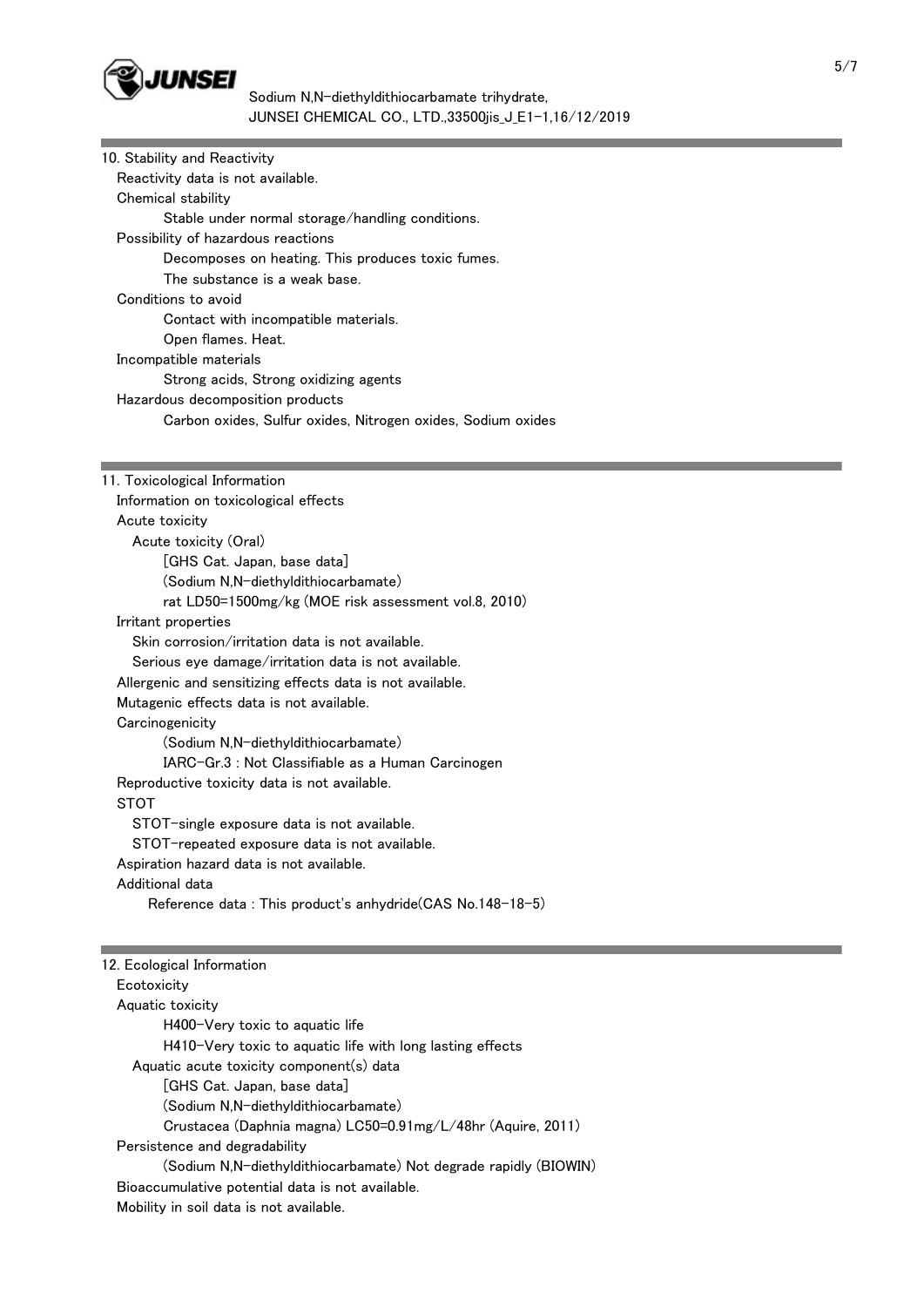

Ozone depleting chemical data is not available.

Additional data

Reference data : This product's anhydride(CAS No.148-18-5)

13. Disposal considerations

 Description of waste residues and information on their safe handling and methods of disposal, including the disposal of any contaminated packaging Waste treatment methods Avoid release to the environment  $(-$  if this is not the intended use).

Dispose of contents/container in accordance with local/national regulation.

# 14. Transport Information

 UN No., UN CLASS UN No.: 3077 Proper Shipping Name : ENVIRONMENTALLY HAZARDOUS SUBSTANCE, SOLID, N.O.S. Class or division : 9 Packing group : III ERG GUIDE No.: 171 IMDG Code (International Maritime Dangerous Goods Regulations) UN No.: 3077 Proper Shipping Name : ENVIRONMENTALLY HAZARDOUS SUBSTANCE, SOLID, N.O.S. Class or division : 9 Packing group : III IATA Dangerous Goods Regulations UN No.: 3077 Proper Shipping Name : ENVIRONMENTALLY HAZARDOUS SUBSTANCE, SOLID, N.O.S. Class or division : 9 Hazard labels : Miscellaneous Packing group : III Environmental hazards MARPOL Annex III - Prevention of pollution by harmful substances Marine pollutants (yes/no) : yes

15. Regulatory Information

 Safety, health and environmental regulations/legislation specific for the substance or mixture Environmental hazards MARPOL Annex  $V$  - Prevention of pollution by garbage discharge Hazardous to the aquatic environment  $-$  acute hazard: cat.1 Sodium N,N-diethyldithiocarbamate trihydrate Hazardous to the aquatic environment  $-$  long-term hazard: cat.1, 2 Sodium N,N-diethyldithiocarbamate trihydrate US major regulations **TSCA**  Sodium N,N-diethyldithiocarbamate (anh) Other regulatory information We are not able to check up the regulatory information with regard to the substances in your country or region, therefore, we request this matter would be filled by your responsibility. Regulatory information with regard to this substance in your country or in your region should be examined by your own responsibility.

Ensure this material in compliance with federal requirements and ensure conformity to local